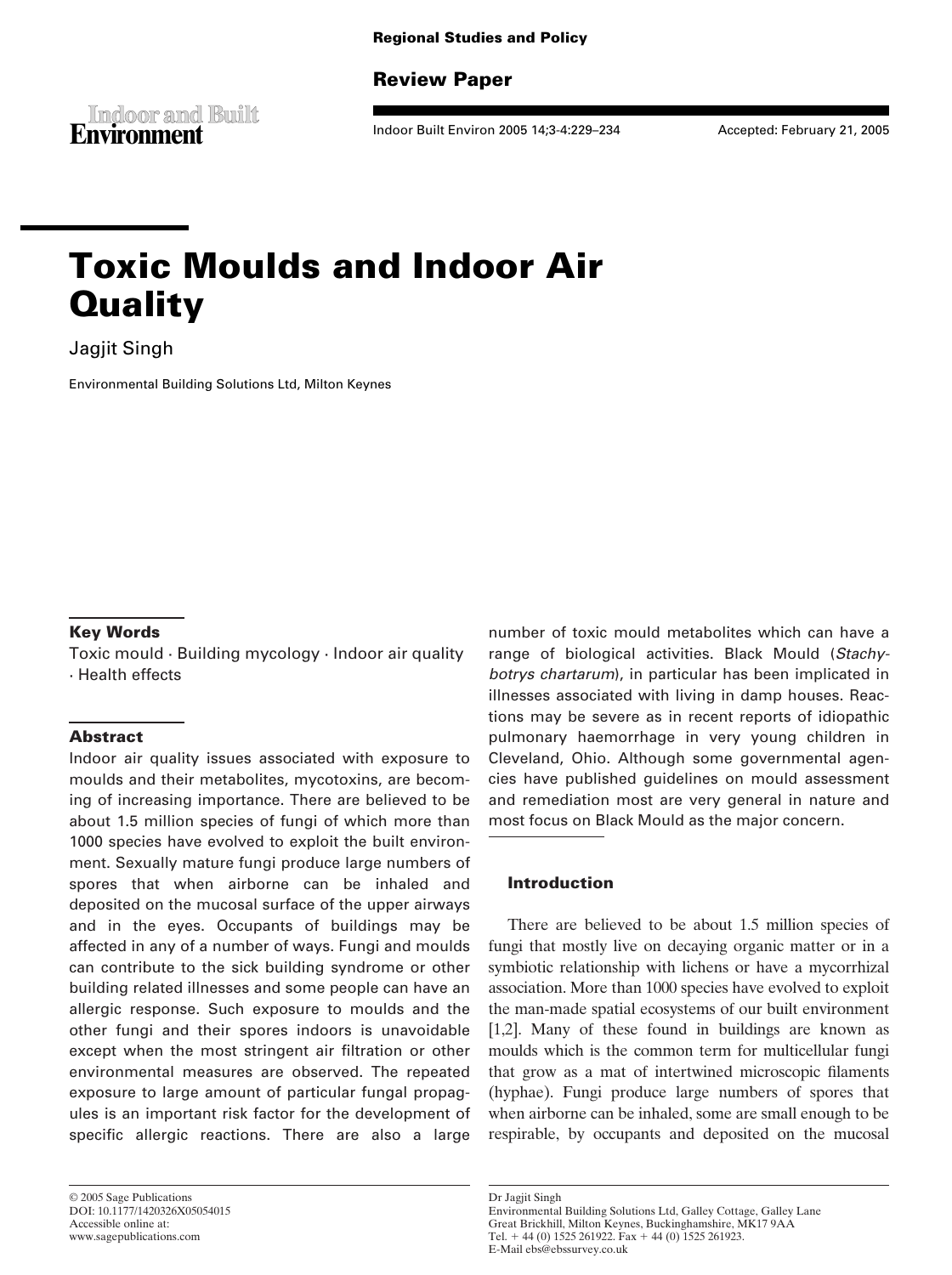surface of the upper airways and in the eyes. Repeated exposure to large amounts of particular fungal propagules risks the development of specific allergic reactions.

Exposure to moulds and the other fungi and their spores indoors is unavoidable except when the most stringent air filtration or other environmental sanitation measures are observed. Generally, in the indoor environment there is some dampness and condensation. Fungi can manipulate such a microclimate and find ecological niches in our buildings where they feed on a variety of substrates. Since in Britain and western Europe, on average we spend 80–90% of our time indoors, any adverse interaction with fungi in the indoor environment may influence our health, comfort and, in the workplace, productivity. Occupants of buildings may be affected in the following ways.

- Effects can manifest as the sick building syndrome (SBS) [3].
- There may be other building related illnesses [3].
- Some people can have an allergic response and there may be associated environmental health problems (AEHP) [4–7].
- The sum of these can result in psychological and psychosomatic issues.

Over the last century the management of mould problems in buildings has largely relied on a misunderstanding and misdiagnosis of the biology, ecology and physiology of the causal organisms. The economic importance of this is considerable. Many days of work are lost through absenteeism, lack of concentration or not feeling well at the workstation. A significant amount of absenteeism is attributed to SBS, building related illnesses and AEHP, which can lead to low morale and affect the ability to concentrate, produce eye strain and poor productivity.

The identification and risk management of moulds and related indoor air quality problems in buildings particularly when these produce a situation hazardous to health is complex [8]. It requires a multi-disciplinary integrated approach, which combines the skills of material scientists, environment monitoring and health specialists, occupational hygienists, toxicologists, engineers and architects.

In domestic housing the most common building health problems relate to dampness and condensation that has resulted in mould growth, an increase in the number of house dust mites and a range of other fungal and insect pests [9]. These can colonise building materials, structures, services, contents and furnishing and finishes. Any and all of these can aggravate respiratory problems and allergies in susceptible individuals. House dust mite faeces, fungi and yeasts are potent sensitisers and they become abundant in an environment of high relative humidity and low ventilation. In fact allergens from the faecal particles of the house-dust mite are the most important extrinsic cause of asthma world-wide. Allergic disease caused by inhalation of airborne material is known as perennial allergic rhinitis. This is most commonly associated with allergens from the house dust mite, domestic pets and, in the workplace, dusts, vapours and fumes. The latter are more likely to cause occupationally related perennial rhinitis than asthma. The house dust mite itself is  $\leq 0.5$  mm in size, invisible to the naked eye and is found in dust throughout the house, particularly in older, damp dwellings. They depend for nourishment upon desquamated human skin scales and are found in abundance (4,000 mites per gram of surface dust) in human bedding.

Some species of fungi, including some moulds, may produce secondary metabolites, or mycotoxins which can have an adverse effect on health. *Stachybotrys chartarum* and many fungi for example species of *Aspergillus*, *Penicillium*, *Fusarium*, *Trichoderma* and *Memnoniella* can produce potent mycotoxins [10]. Although some of these find valuable clinical use, e.g., penicillin, cyclosporine, other mycotoxins have been shown to be toxic to man and for these reasons certain fungi are treated as a hazard in the indoor environment. Because of the variety of fungi and moulds and the varied conditions under which they may grow; mould growth in buildings may affect the health of occupants in many ways. In the workplace some believe they are responsible for, or at least contribute to, SBS and more generally they may contribute to other building related illnesses as well as producing allergic responses and other health problems.

Heavy and extensive exposure to fungal contamination may occur in certain agricultural settings or to the professional working in the business of renovation/cleaning/mould assessment may put people at risk of developing organic dust toxic syndrome (ODTS) [11,12] or hypersensitivity pneumonitis commonly known as Farmer's lung disease which is an immune response in the lung involving microbial antigens found in mouldy hay [12,13].

# **Health Effects**

Most fungi generally are not pathogenic to healthy humans but moulds and other fungi may adversely affect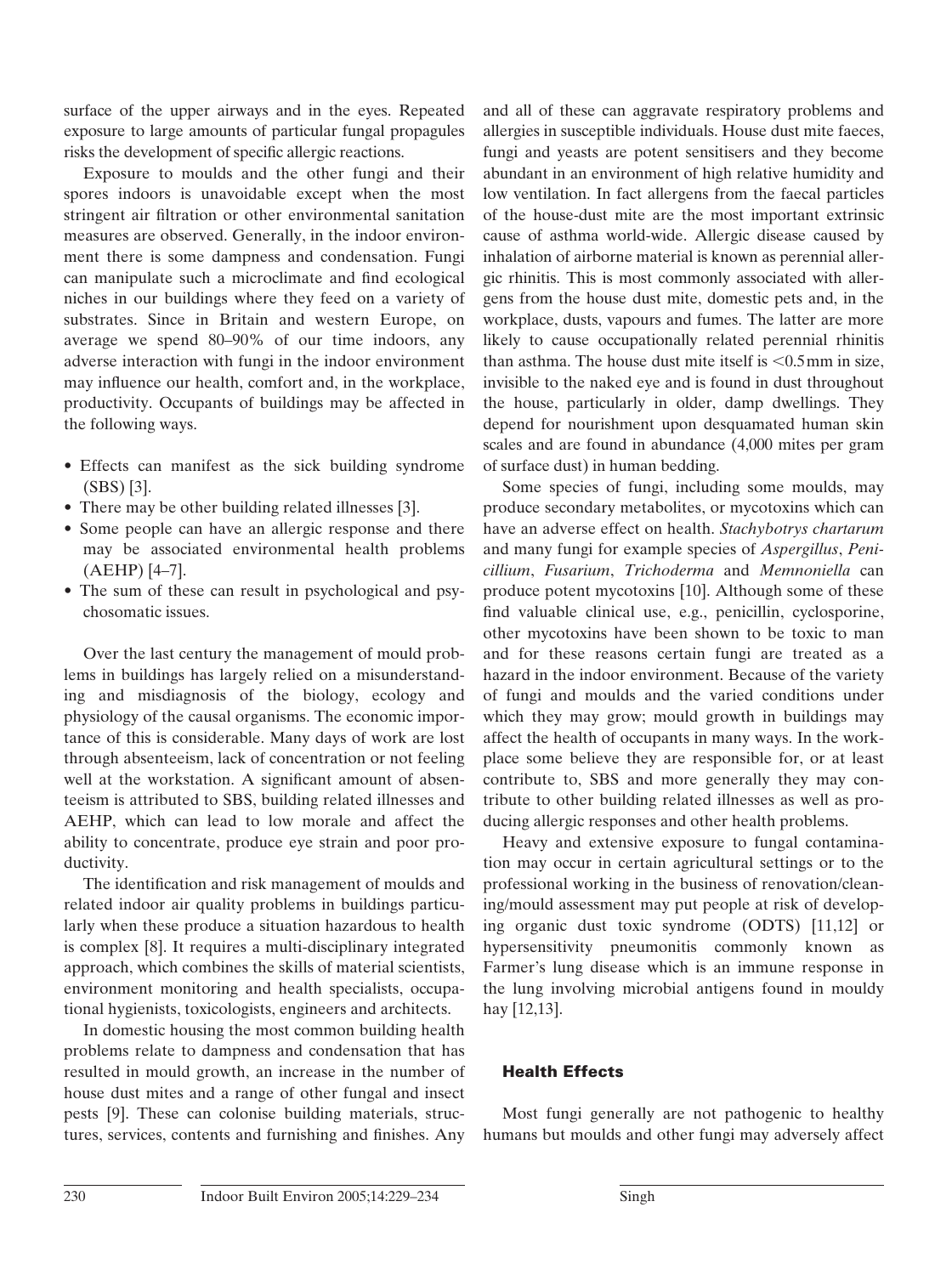human health through 3 processes: allergy; infection; and toxicity. They do so through the production of spores, mycotoxins and VOC emissions. While infection and toxicity are extremely important when they occur, the most general and certainly the commonest problem is allergy. I make no apologies, therefore, for concentrating in this article on discussing allergic reactions in buildings, their signs and symptoms, types of allergies, the variety of indoor allergens and their management [14–21].

# *Allergy*

Allergic reactions are generally confined to rhinitis, eye irritation, cough and aggravation of asthma but related to these is hypersensitivity pneumonitis or Farmer's lung caused by a number of organisms including actinomycetes. Allergies are caused by several organisms from a number of fungal classes including members of the Ascomycetes and Basidiomycetes classes.

In the most common allergic conditions the biological particles, for example fungal spores, are largely respirable and generally have a diameter greater than  $5 \mu m$ . This includes spores of most commonly occurring moulds such as the followings; *Alternaria alternata*, *Botrytis cinera*, *Cladosporium herbarum*, *C. macrocarpum*, *Drechslera* spp. and *Epicoccum purpurascens*. Moulds of particular allergenic importance include *Botrytis*, *Rhizopus* and *Trichoderma*. Certain yeasts, unicellular fungi that reproduce by budding or fission, are allergenic and have considerable clinical importance, notably Candida.

# Allergy and Environmental Illnesses

Allergy in the workplace environment is a growing concern for employers and it is a complex issue, which requires a multidisciplinary integrated approach. The incidence of the problem is increasing at an alarming rate. Exposure to indoor allergens is a risk factor for susceptible individuals. Should they develop allergic reactions this will reflect on their health, comfort and productivity. A basic understanding of the problem is needed and a solution sort through close dialogue between employees and those responsible for human resources including facilities managers and health and safety officers. In established buildings it is essential to consult with architects, engineers and building health specialists in order to identify, evaluate, monitor and remedy the conditions responsible for allergic reactions suffered.

# The Problem of Damp

Buildings which suffer from dampness (rising or penetrating dampness) or other moisture problems, whether chronic due to condensation, or acute following fire fighting or flood damage, experience significantly higher numbers of micro-organisms in their indoor environment. This creates problems for atopic people who work in the buildings. Acute dampness problems can be solved by drying out the building fabric, although this may not be an easy task to do as saturated building fabric takes years to dry out naturally. Chronic dampness is quite different. It has to be remembered that a prolonged residual moisture problem may also cause troubles for non-allergic people, who may nevertheless develop several of the mucosal and general symptoms of the allergy sufferers.

# *Pathogenic Fungi*

Although more than 100,000 species of fungi have been described only a limited number of these are known to be pathogenic to humans, for example: *Aspergillus*, *Blastomyces*, *Coccidioides*, *Cryptococcus* and *Histoplasma*. These can infect non-immunocompromised individuals producing the infections, aspergillosis, blastomycosis, histoplasmosis, cryptococcus and coccidioidomycosis. People with severely impaired immune function, e.g., cancer patients receiving chemotherapy, organ transplant patients receiving immunosuppressive drugs, AIDS patients and patients with uncontrolled diabetes, are at significant risk for more severe opportunistic fungal infection. The most common of such fungi in both adult and paediatric populations, in descending order of frequency, are *Alternaria*, *Helminthosporium*, *Cladosporium*, *Fusarium*, *Aspergillus*, *Phoma* and *Penicillium*.

# *Volatile Organic Compounds*

Many moulds produce volatile organic compounds (VOCs) as part of their normal metabolism including, alcohols and ketones such as 3-methylbutanol, octen-3 one, octan-3-one, octan-3-ol, 2-octen-1-ol, 1-octen-3-ol and 1,10-dimethyl-trans-9-decalol (geosmin). Other compounds such as 2-methyl isoborneol and 2-methoxy-3-isopropylpyrazine are among those which contribute to the "musty", "mouldy" or "earthy" odours associated with mould growth in damp buildings. The principal volatile of moulds is ethanol in damp buildings. There is little evidence that they cause specific human health effects [9]. However the literature has many references to nasal irritation and feelings of stuffiness caused by fungal VOCs. It is not possible to be too specific about these reactions because many VOCs can have irritant effects [22] and it is difficult to apportion a fungal VOC fraction among the total VOC background.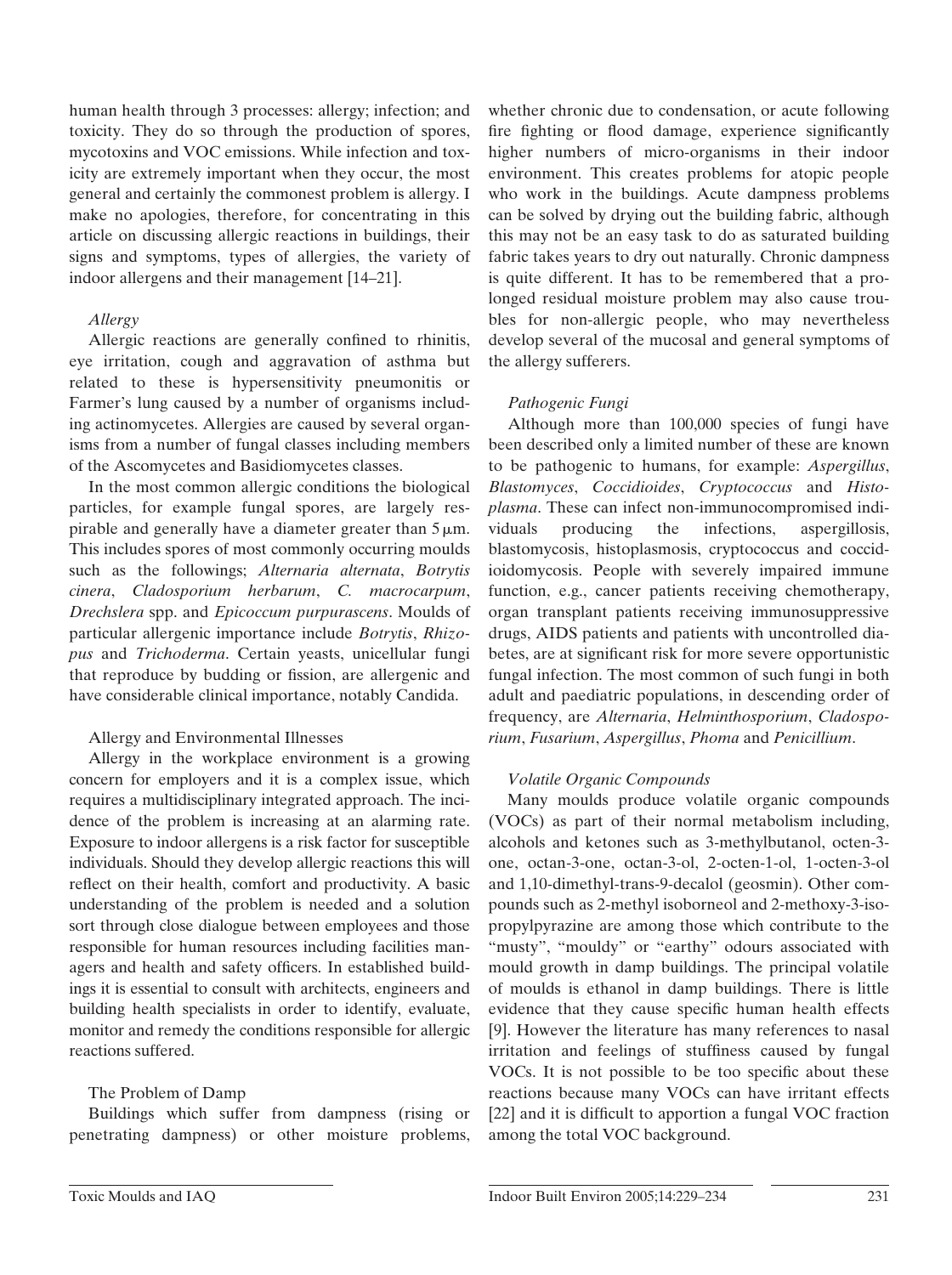### *beta-1,3-D-glucans*

All fungal cell walls including spores and hyphae contain beta-1,3-D-glucans, medically significant glucose polymers that have immunosuppressive, mitogenic (i.e., causing mitosis or cell transformation) and inflammatory properties [23]. The response of pulmonary alveolar macrophages and the immune system to beta-1,3-glucans is only partially understood, but it appears that exposure causes inflammation reactions in lymphocytes affecting lymphocyte mitogenicity, affects IL-1 secretion (via Tcells) and stimulates bacterial and tumour defence. The glucans decrease the number of pulmonary alveolar macrophages and also affect phagocytosis [1,10,24,25]. Animal experiments have shown that this material also appears to act synergistically with bacterial endotoxins to produce airway inflammation following inhalation exposure in guinea pigs [4].

# *Mycotoxicity*

Many fungi produce metabolites that are responsible for the commoner severe effects on health. Moulds and their spores may produce these biologically active molecules which are known as mycotoxins. However, the right environment must be present for a mycotoxin-producing mould to actually produce a mycotoxin. Also, there must be a route of exposure from a person to the mycotoxin. This may be direct contact with mouldy material, inhalation of airborne spores or fungal fragments or of contaminated building materials. There are several toxic reactions ascribed to mycotoxins [26]; a simple toxic reaction known as mycotoxicosis, immunological disregulation that can cause immunosuppression and can have many clinical effects, not only in the lungs but also potential neurological effects and there are other mycotoxins that are carcinogenic [1,10,24,25] of which the aflatoxins are probably the best known.

There are a large number of toxic mould metabolites produced by a diverse range of moulds in damp domestic housing, with an extraordinary diversity of chemical structure and biological activities [27]. *Stachybotrys chartarum* was originally implicated in stachybotryotoxicosis of farm animals, especially horses fed on contaminated mouldy hay, and occasionally with the people handling such hay [28]. More recently *Stachybotrys chartarum* has been implicated in illnesses associated with living in damp houses in which this very cellulolytic species can grow on wallpaper and plaster board when they have become wet.

A low concentration of the toxic mould metabolite "Satratoxin H" produced by *Stachybotrys chartarum* in damp houses can cause necrosis and haemorrhage in many organs. A recent review of the diversity of moulds associated with damp houses emphasises the importance of toxic mould metabolites (macrocyclic trichothecenes) produced by *Stachybotrys chartarum* [29]. There have been several well documented incidents of adults suffering a range of illnesses following exposures to the spores of *Stachybotrys chartarum* in damp buildings [30]*.*

The most recent reports of idiopathic pulmonary haemorrhage in very young children in Cleveland, Ohio, USA have really put the spotlight on this group of moulds [31]. *Stachybotrys chartarum* is a complex mould species and seems to contain at least 2 distinct phylogenetic species [32]. There is no correlation between genetic characteristics and geographical distribution [33]. Both chemotypes have been described, 1 characterised by the production of cytotoxic macrocyclic trichothecenes and the other by the production of a group of diterpenoid metabolites known as atranones. These induce inflammation and may occur in damp buildings which makes it difficult to determine cause and effect, a difficulty compounded by the ability of these moulds to produce several other toxic metabolites under these conditions [31].

Indoor air quality issues associated with exposure to mould and related substances (e.g., mycotoxin) are becoming of greater importance. A few governmental agencies have published guidelines on mould assessment and remediation but most are very general in nature [34–36]. These guidelines mostly focus on Black Mould (*Stachybotrys chartarum*) as the major concern [37]. Most of the mould genera encountered are "toxic" and allergenic [34,35], and can be considered to constitute a serious problem.

# **Environmental Exposure and Assessment**

Inhalation exposure to very high concentrations of fungal spores leading to hypersensitivity pneumonitis, lower levels of exposure to conidia also have consequences, for atopic and non-atopic individuals. In addition to allergic effects that they may have on atopics, such exposures apparently produce a variety of non-allergic effects on lung function, particularly interference with pulmonary alveolar macrophage cells. A variety of undesirable effects occur if sufficient numbers of these cells are damaged when a variety of biochemical changes occur. Unusual exposure to fungal spores, alone and in combination with biotic and abiotic factors can be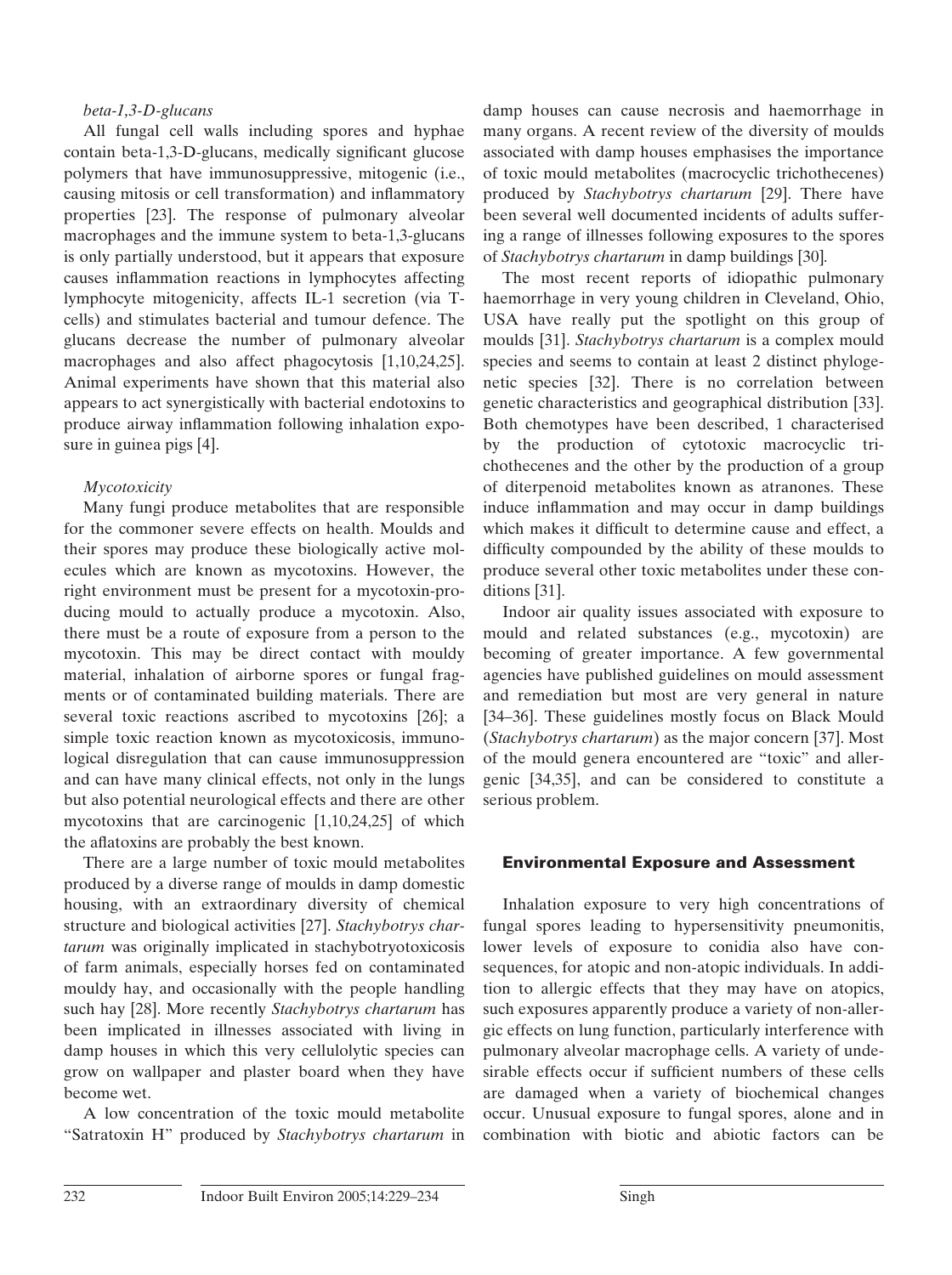expected to promote viral and bacterial disease and decrease general well being.

Indications of a possible mould problem affecting the inhabitants rather than the structure of a building can include rhinitis (sneezing attacks, nasal discharge or blockage) which maybe seasonal (Hay Fever or Allergic Rhinitis) or experienced throughout the year (Perennial Rhinitis). Seasonal rhinitis is the most common of all allergic diseases. Nasal irritation and sneezing are the most common symptoms but many also suffer from itching of the eyes. A common fungal cause is *Cladosporium herbarum* the spores of which can be found virtually all year round although many fungi can produce allergic responses [38]. Understanding the aerobiology of fungal spores is an important part of understanding human atopy due to moulds. The allergic responses are generally due to the inhalation of spores rather than myceliaderived material [39–41].

Work has shown that the spores and not just the vegetative mycelium of many toxigenic moulds, contain mixtures of the toxins which are known to be produced by the species. For example, the conidia of number of toxigenic moulds including: *Fusarium graminearum* (DON), *F. sporotrichioides* (T-2), *F. moniliforme* (fumonisin), *Stachybotrys chartarum (atra)* (satratoxins), *Penicillium expansum* (citrinin), *P. chrysogenum* (roquefortine C), *P. brevicompactum* (mycophenolic acid), *Aspergillus versicolor* (sterigmatocystin), *A. flavus*, *A. parasiticus* (aflotoxins) [1,10,24,25]. One of the most dangerous moulds that may be encountered in the built environment is *Stachybotrys chartarum (atra)*. This is a greenish black fungus that grows on material with a high cellulose and low nitrogen content, such as wallboard, gypsum board, paper and other materials found in buildings that are

chronically moist or have been water damaged due to excessive humidity, water leaks, condensation, water infiltration or flooding as described above.

#### *Environmental Control of Allergens*

Environmental control of allergens consists of 3 possible treatment methods that can be used singly or in combination: avoidance; pharmacotherapy; and immunotherapy. For example, elimination of allergen reservoirs, control of humidity, exposure to heat or cold and air filtration. Air filtration and vacuum cleaning have long been recommended for control of dust mites but their efficacy is variable. If filtration is recommenced then high-efficiency particulate air (HEPA) filters are probably most effective.

Pharmacotherapy of allergic diseases due to living in the built environment deals with the patient not the cause. The first step should be avoidance – if possible – of identified allergens and, failing this, immunotherapy including specific hyposensitisation and pharmacotherapy.

#### *Monitoring*

A range of instrumentation is available for monitoring physical, biological and chemical pollutants in buildings including moulds, bacteria and house dust mites. The choice of sampling equipment requires careful consideration of the purposes of the investigation, the information required, the characteristics of the biological pollutants in the environment being studied and the sampling and trapping efficiencies of the available samplers. Methods available also include equipment for sampling airborne allergens, airborne mycotoxins, volatile metabolites and endotoxins.

#### **References**

- 1 Flanningan B: Indoor microbiological pollutants – sources, species, characterisation an evaluation, in H. Knoppel, P. Wolkoff (eds): Chemical, Microbiological, Health and Comfort Aspects of Indoor Air Quality – State Of The Art in SBS, Dordrecht, Kluwer, 1992, pp. 73–98.
- 2 Miller JD: Fungi as contaminants in indoor air. Atmos Environ 1992;26:2163–2172.
- 3 Cone JE, Hodgson MJ (eds): Problem buildings: building-associated illness and the sick building syndrome. State of the Art Rev Occup Med. 1989;4(4):713–721.
- 4 Greenberg M: Allergy, in S Curwell, C March, R Veneables (eds): Buildings and Health, the Rosehaugh Guide, RIBA, London. (1990).
- 5 Singh J, Walker B: Allergy Problems in Build-

ings, London, Mark Allen Publishing Ltd, 1996.

- 6 Singh J: Health, comfort and productivity in the indoor environment. Indoor Built Environ 1996;5:22–34.
- 7 Singh J: Indoor air quality in building. Office Health and Safety Briefing, London, Crona, 1996.
- 8 Singh J: Building Mycology Management of Health and Decay in Buildings, London, E&FN Spon, 1994.
- 9 Robinson WH: Urban Entomology, Insect and Mite Pests in the Human Environment, London, Chapman & Hall, 1996.
- 10 Batterman SA: Sampling and analysis of biological volatile organic compounds, in HA Burge (ed.): Bioaerosols. Boca Raton, Florida, CRC Press, Inc., 1995, pp. 249–268.
- 11 Gravesen S, Frisvad JC, Samson RA: Microfungi, Holland, Munksaard, 1994.
- 12 doPico GA: Report on diseases. Am J lndust Med 1986;10:261–265.
- 13 Parker JE, Petsonk EL, Weber SL: Hypersensitivity pneumonitis and organic dust toxic syndrome. Immunol Allergy Clin North America 1992;12(2):279–290.
- 14 Campbell JM: Acute symptoms following work with hay. Br Med J 1932;2:1143–1144.
- 15 Singh J: Impact of indoor air pollution on health, comfort and productivity of the occupants. Aerobiologia 1996;12:121–27.
- 16 Singh J, Walker B: Allergy problems in Buildings, Lancaster, Quay Publishing, 1996.
- 17 CIBSE: Minimising pollution at air intakes. CIBSE Tech. Memo TM21, 1999.